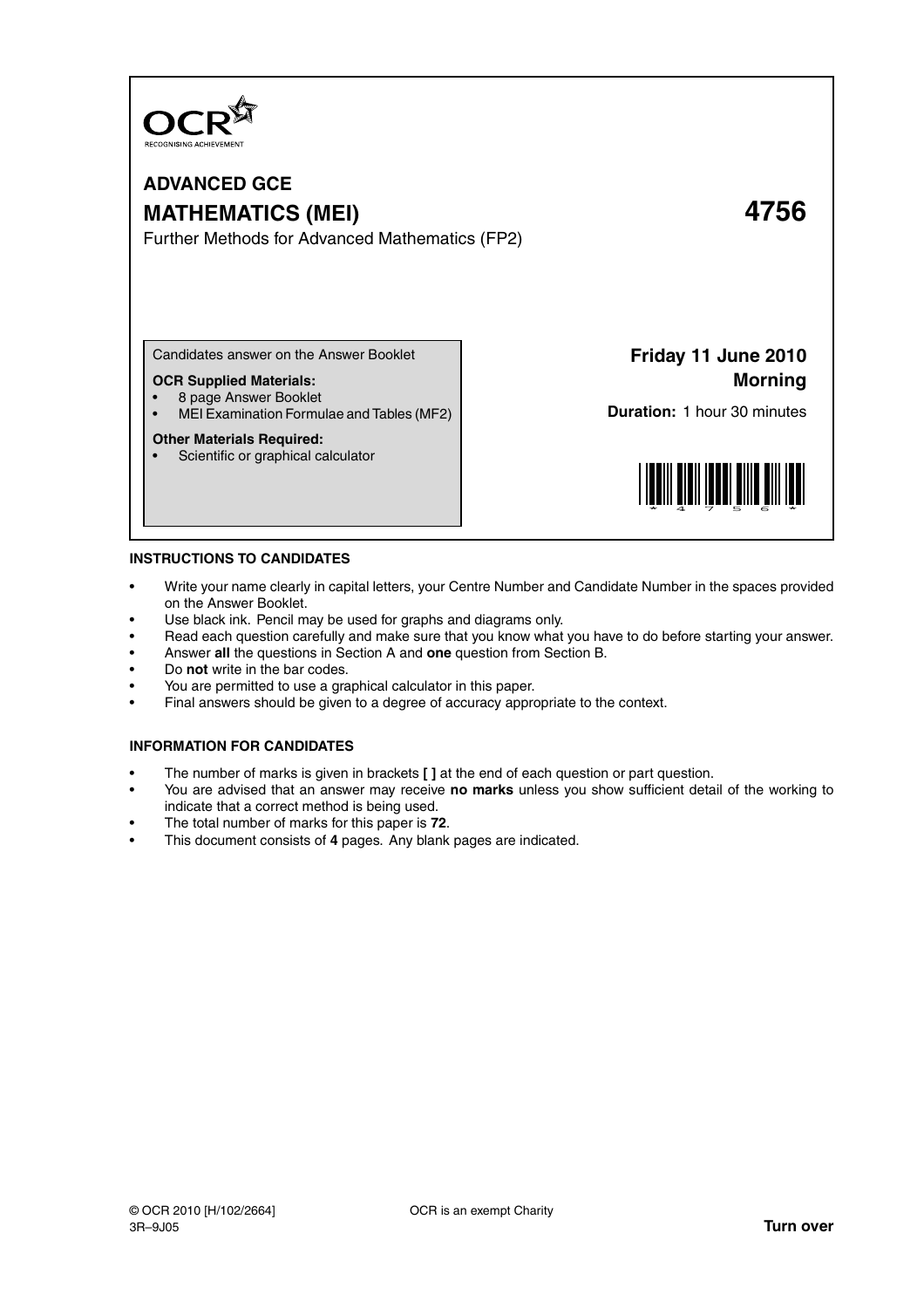# **Section A** (54 marks)

#### **Answer all the questions**

**1** (a) (i) Given that  $f(t) = \arcsin t$ , write down an expression for  $f'(t)$  and show that

$$
f''(t) = \frac{t}{(1 - t^2)^{\frac{3}{2}}}.
$$
 [3]

(ii) Show that the Maclaurin expansion of the function  $\arcsin(x + \frac{1}{2})$  begins

$$
\frac{\pi}{6} + \frac{2}{\sqrt{3}}x,
$$

and find the term in  $x^2$ 

**(b)** Sketch the curve with polar equation  $r = \frac{\pi a}{\pi + 1}$  $\frac{na}{\pi + \theta}$ , where  $a > 0$ , for  $0 \le \theta < 2\pi$ .

Find, in terms of *a*, the area of the region bounded by the part of the curve for which  $0 \le \theta \le \pi$ and the lines  $\theta = 0$  and  $\theta = \pi$ . **[6]** 

**(c)** Find the exact value of the integral

$$
\int_0^{\frac{3}{2}} \frac{1}{9 + 4x^2} \, \mathrm{d}x. \tag{5}
$$

**2** (a) Given that  $z = \cos \theta + j \sin \theta$ , express  $z^n + \frac{1}{z^n}$  $rac{1}{z^n}$  and  $z^n - \frac{1}{z'}$  $\frac{1}{z^n}$  in simplified trigonometric form.

Hence find the constants  $A$ ,  $B$ ,  $C$  in the identity

$$
\sin^5 \theta \equiv A \sin \theta + B \sin 3\theta + C \sin 5\theta.
$$
 [5]

- **(b)** (i) Find the 4th roots of  $-9j$  in the form  $re^{j\theta}$ , where  $r > 0$  and  $0 < \theta < 2\pi$ . Illustrate the roots on an Argand diagram. **[6]**
	- **(ii)** Let the points representing these roots, taken in order of increasing <sup>θ</sup>, be P, Q, R, S. The mid-points of the sides of PQRS represent the 4th roots of a complex number *w*. Find the modulus and argument of *w*. Mark the point representing *w* on your Argand diagram. **[5]**

. **[5]**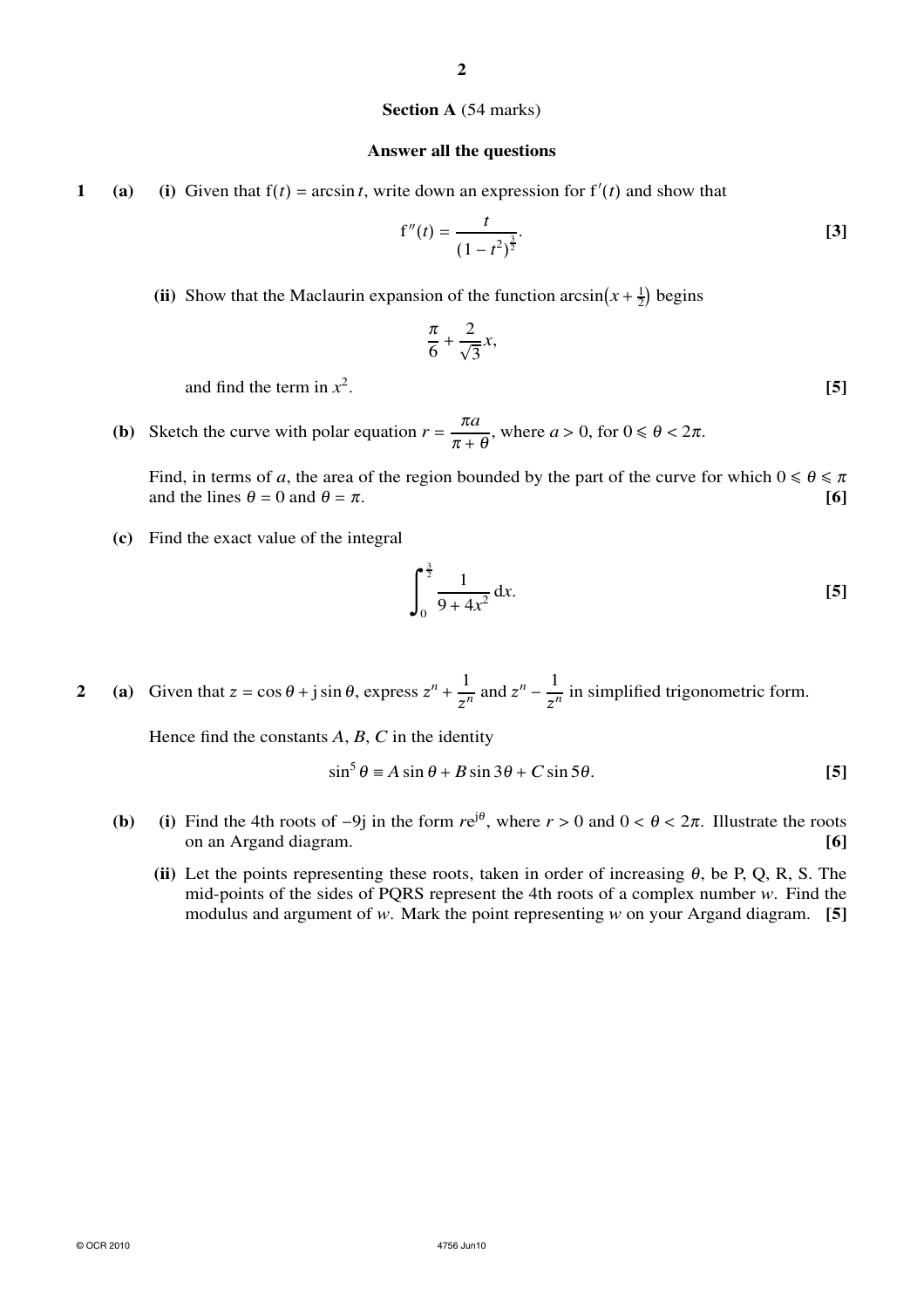**3** (a) (i)  $A$  3  $\times$  3 matrix **M** has characteristic equation

$$
2\lambda^3 + \lambda^2 - 13\lambda + 6 = 0.
$$

Show that  $\lambda = 2$  is an eigenvalue of **M**. Find the other eigenvalues. **[4]** 

(ii) An eigenvector corresponding to  $\lambda = 2$  is 3 −3 1  $\cdot$ 

Evaluate 
$$
\mathbf{M} \begin{pmatrix} 3 \\ -3 \\ 1 \end{pmatrix}
$$
 and  $\mathbf{M}^2 \begin{pmatrix} 1 \\ -1 \\ \frac{1}{3} \end{pmatrix}$ .  
Solve the equation  $\mathbf{M} \begin{pmatrix} x \\ y \\ z \end{pmatrix} = \begin{pmatrix} 3 \\ -3 \\ 1 \end{pmatrix}$ . [5]

**(iii)** Find constants *A*, *B*, *C* such that

$$
\mathbf{M}^4 = A\mathbf{M}^2 + B\mathbf{M} + C\mathbf{I}.\tag{4}
$$

**(b)** A 2 × 2 matrix **N** has eigenvalues –1 and 2, with eigenvectors  $\begin{pmatrix} 1 \\ 2 \end{pmatrix}$  $\binom{1}{2}$  and  $\binom{-1}{1}$  $\begin{pmatrix} 1 \\ 1 \end{pmatrix}$  respectively. Find **N**. **[6]**

#### **Section B** (18 marks)

### **Answer one question**

### *Option 1: Hyperbolic functions*

**4 (i)** Prove, using exponential functions, that

 $\sinh 2x = 2 \sinh x \cosh x$ .

Differentiate this result to obtain a formula for cosh 2*x*. **[4]**

(ii) Sketch the curve with equation  $y = \cosh x - 1$ .

The region bounded by this curve, the *x*-axis, and the line  $x = 2$  is rotated through  $2\pi$  radians about the *x*-axis. Find, correct to 3 decimal places, the volume generated. (You must show your working; numerical integration by calculator will receive no credit.) **[7]**

**(iii)** Show that the curve with equation

 $y = \cosh 2x + \sinh x$ 

has exactly one stationary point.

Determine, in exact logarithmic form, the *x*-coordinate of the stationary point. **[7]**